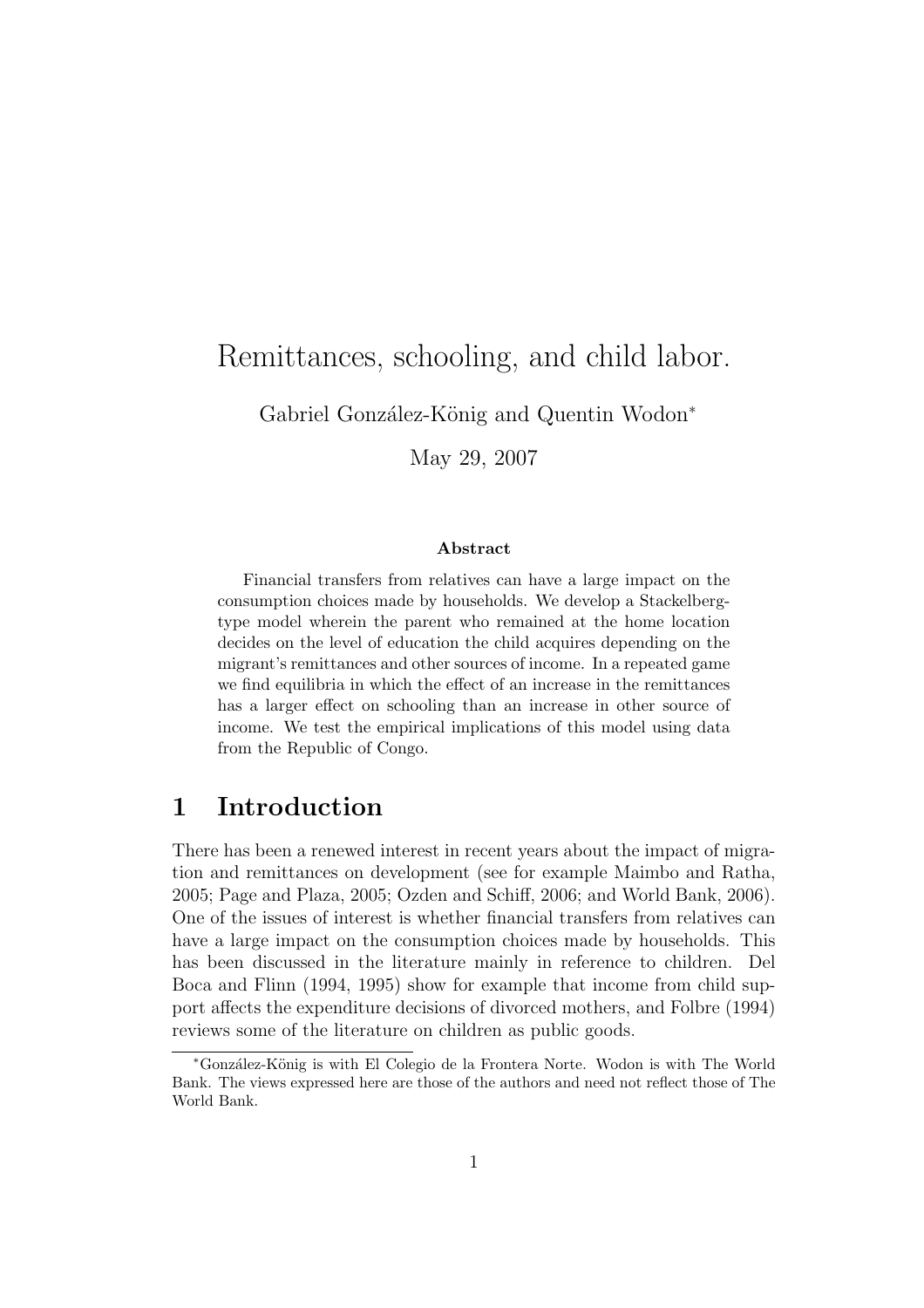In this note, we consider the impact of financial transfers from migrants, a special type of relatives, on the school enrollment of children in a developing country, specifically the Republic of Congo. We develop a Stackelberg-type model wherein the family members who remain at home develop gratitude towards the migrant when receiving remittances, and thereby chooses to invest more in children because the education acquired by the children is a public good since it will benefit the migrant upon his/her return (among others through transfers from the child when the parents become old, these transfers being especially important when there are no social security systems to rely on for a larger part of the population, especially in rural areas). The gratitude (or to some extent self-interest) assumption is similar to the one found on Stark and Falk (1998) in a different context.

In a repeated game we find equilibria in which the effect of an increase in the remittances has a larger effect on schooling than an increase in other source of income. We test the empirical implications of this model using data from the Republic of Congo, and find that indeed, the impact of remittances on schooling is larger than that of other income sources for girls in rural areas, the group with the lowest rates of school enrollment in the sample (as compared to urban boys and girls, and rural boys). Sections 2 to 5 of the note provide the model, and Section 6 presents the empirical test. A brief conclusion follows.

### 2 Model

We consider three individuals: An emigrant (say, the father) who lives at the foreign location, the emigrant's spouse who lives at the home location (say, the mother), and their child. Each parent's utility depends on his/her own consumption and the child's education.<sup>1</sup> In other words, the parents have altruistic preferences with respect to their child but not with respect to each other.

The child has only two uses for his time: education and work. The child's time is normalized to 1 and its allocation is decided by the mother since she, unlike the father, is at the same geographical location and the child is assumed to be too young to be able to make his own decisions. The father, the mother, and the child are identified respectively through superscripts  $f, m$ 

<sup>1</sup>For simplicity, it is assumed that the child's consumption does not enter on either parent's utility.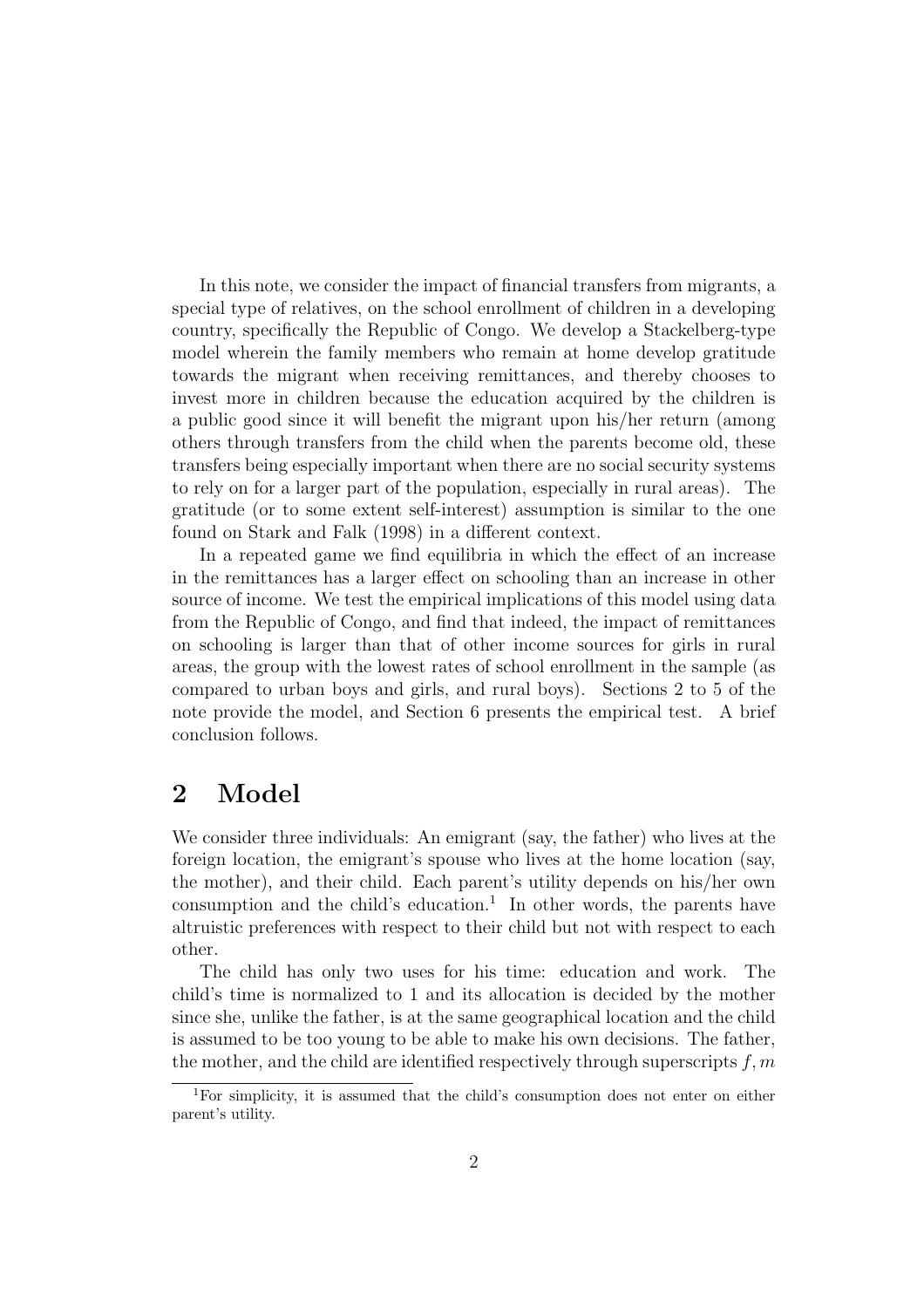and c. Since the child does not make any decision on his own, his utility is considered only to the extent that it affects his parents' utility. The utilities of the father and the mother are given by:

$$
Uf = Uf(xf, e)
$$
 for the father, and  

$$
Um = Um(xm, e)
$$
 for the mother, (1)

where  $x^i$  is the consumption of each parent  $i \in \{m, f\}$  (the consumption for the mother includes that for the child), e is the time spent by the child in school and  $(1 - e)$  the time spent working.

The timing of the game is as follows. The father sends an amount of remittances  $\rho$  which determines his consumption level and maximizes his utility. Given the remittances she receives, the mother then maximizes her own utility by choosing her own consumption level and the time spent by the child in school and at work. The game is repeated infinitely.<sup>2</sup>

Without loss of generality we normalize the price of consumption to 1 and the cost of education to zero. That is, there is no extra cost to education apart from the forgone wage for the child. Let  $x$  and  $e$  be normal goods. The utility functions of the father and the mother are assumed to be increasingly concave in both consumption and schooling. The budget constraint for the mother is:

$$
x^{m} = w^{m} + (1 - e)w^{c} + \rho \tag{2}
$$

where  $w^m, w^c$  are the respective wages for the mother and the child.

### 2.1 Stage equilibrium

To find the equilibrium in one period, we solve the model using backwards induction. We focus on the case of an interior solution, in which case a combination of some schooling and some child labor is optimal on the part of the mother. The other cases will be discussed later. The Lagrangean for the mother's problem is:

<sup>2</sup>Even though the nature of the problem suggests a finite horizon, assuming that the game is repeated infinitely is similar to assuming that the horizon is finite but the number of stages in the game is not commonly known (Neyman, 1999). It is also the case that assuming an infinitely repeated game together with discounting is similar to assuming that the game has some probability of ending in the next period, but it is not certain to end in any specific future period (Fudenberg and Tirole, 1991).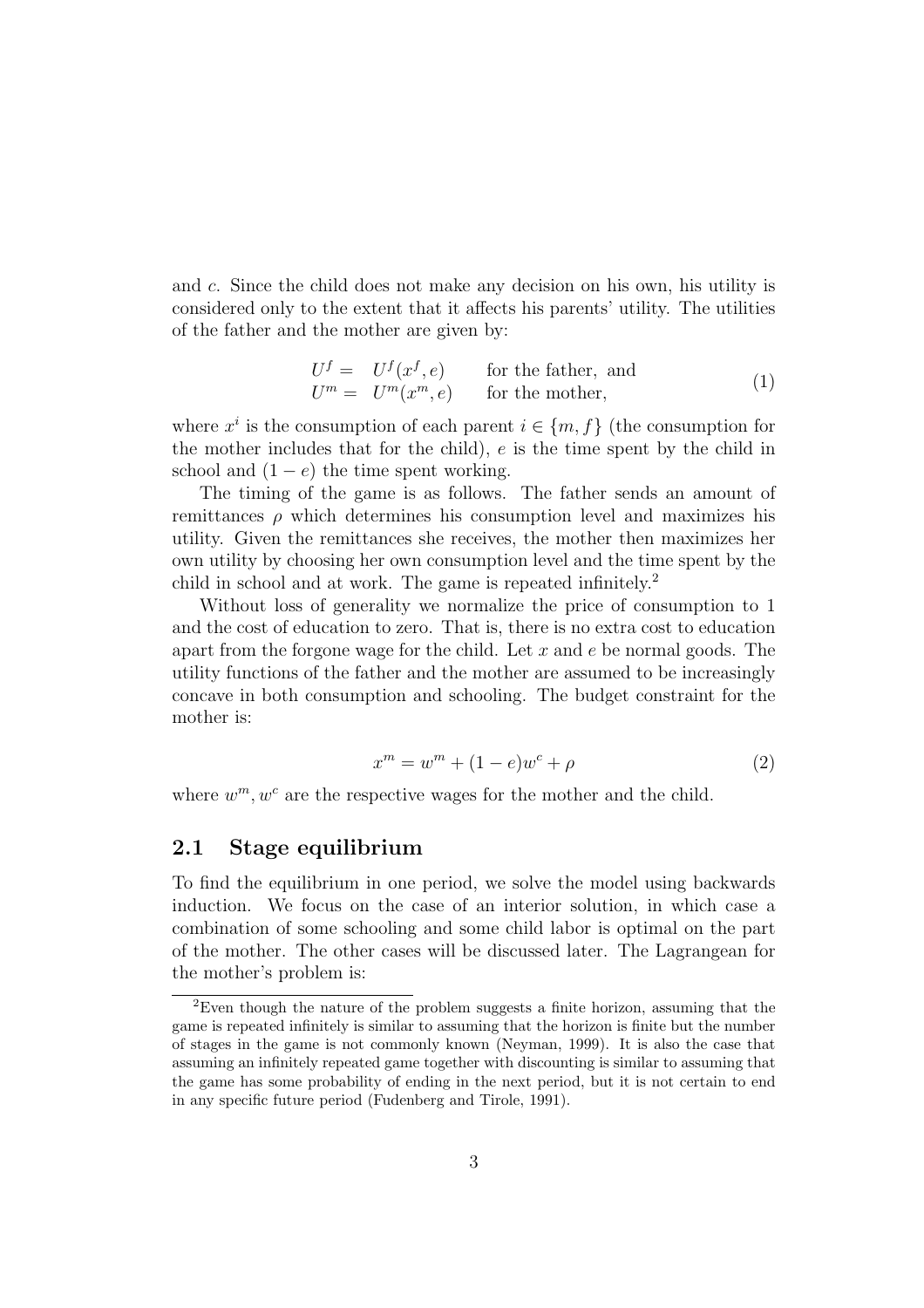$$
\mathcal{L} = U^{m}(x^{m}, e) - \lambda (x^{m} - w^{m} - \rho - (1 - e)w^{c}), \qquad (3)
$$

and the first order conditions are:

$$
\frac{\partial \mathcal{L}}{\partial x^m} = \frac{\partial U^m}{\partial x^m} - \lambda = 0 \tag{4}
$$

$$
\frac{\partial \mathcal{L}}{\partial e} = \frac{\partial U^m}{\partial e} - \lambda w^c = 0
$$
\n(5)

$$
\frac{\partial \mathcal{L}}{\partial \lambda} = x^m - w^m - \rho - (1 - e)w^c = 0,\tag{6}
$$

which yields the standard optimal condition:

$$
\frac{\partial U^m}{\partial e} = \frac{\partial U^m}{\partial x^m} w^c.
$$
\n(7)

A higher wage for the child will lead to a reduction in the time spent in school. Note that the same optimal choice would be made by the mother if there was no child work and if the marginal cost of schooling was  $w^c$ . Let the Marshallian demand curves corresponding to condition (7) be:

$$
x^m = x^m(m, w^c) \qquad e = e(m, w^c) \tag{8}
$$

where  $m = w^m + w^c + \rho$  is the mother's total income. The impact on the child's time spent in school of an increase in remittances is equal to that of an increase in the mother's wage since  $\partial e(m, w^c)/\partial \rho = \partial e(m, w^c)/\partial m$ . If the mother's wage remains constant, the amount of schooling depends only on the level of remittances. Given these Marshallian demand curves, the father maximizes his own utility. His maximization problem is:

$$
\max_{\rho, x^f} U^f(x^f, e(m, w^c))\tag{9}
$$

subject to

$$
(10)
$$

$$
w^f - \rho - x^f = 0. \tag{11}
$$

The first order condition for this problem is: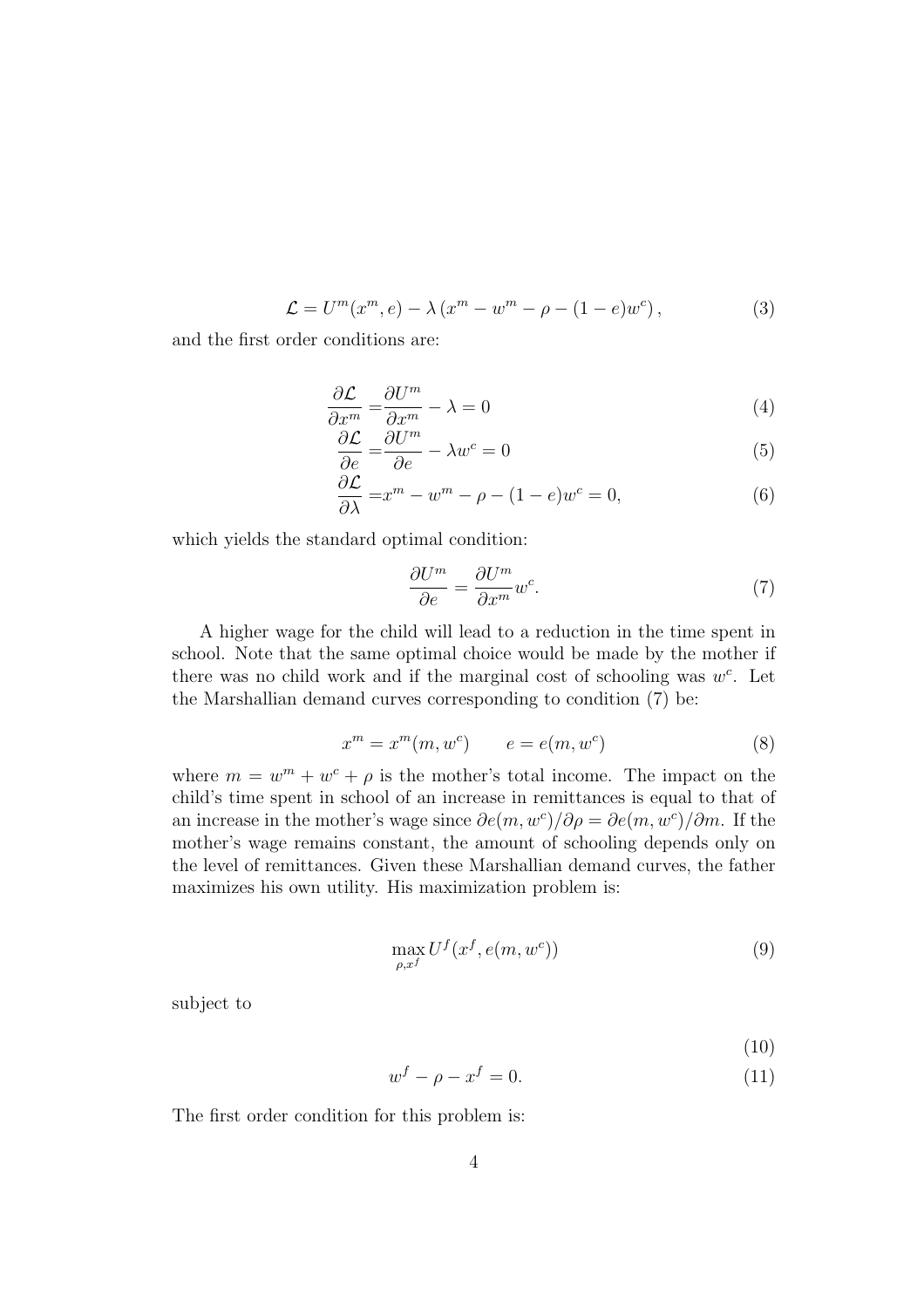$$
\frac{\partial U^f}{\partial x^f} = \frac{\partial U^f}{\partial e(m, w^c)} \frac{\partial e(m, w^c)}{\partial \rho}.
$$
\n(12)

The solution to (12), labeled  $(\hat{\rho}, \hat{e})$ , is the equilibrium of the stage game.

#### 2.2 Dynamic equilibria

In the dynamic setting, the parents maximize the discounted value of their future utility. As stated above, the mother's utility depends on her consumption and the child's education. Her lifetime discounted utility at time t is:

$$
V^{m}(x^{m}, e, t) = \sum_{j=0}^{\infty} \delta^{j} U^{m}(x_{t+j}^{m}, e_{t+j}),
$$
\n(13)

where  $x_i^m$  and  $e_i$  are the consumption of the mother and the education of the child in period i and  $\delta$  is the discounting factor. Similarly, the father's lifetime discounted utility at time  $t$  is:

$$
V^f(x^f, e, t) = \sum_{j=0}^{\infty} \delta^j U^f(x^f_{t+j}, e_{t+j}).
$$
\n(14)

The stage equilibrium played indefinitely is a subgame perfect equilibrium regardless of the discount rate. The mother decides her consumption and the education of the child based on her total income  $m$ , and the father's remittances which are used in part for her consumption since both goods are normal goods. This implies that at the stage equilibrium,  $\partial e/\partial \rho$  $1/w<sup>c</sup>$ . The perceived price of schooling for the father is thus higher than  $w<sup>c</sup>$ . If the mother spends any increment in the remittances exclusively on the child's schooling, the father's perceived price of schooling is reduced, and he will be willing to send more remittances, which would in turn increase his utility because the perceived price of schooling depends on the level of the remittances. In other words, the marginal benefit of more schooling is larger (at least in the limit as the increase approaches zero) than the marginal benefit of the father's own consumption. If the father increases the level of the remittances, both parents will be better of  $5^3$  Since the child's schooling

<sup>3</sup> In the limit, the mother will be spending more on education without consuming less x.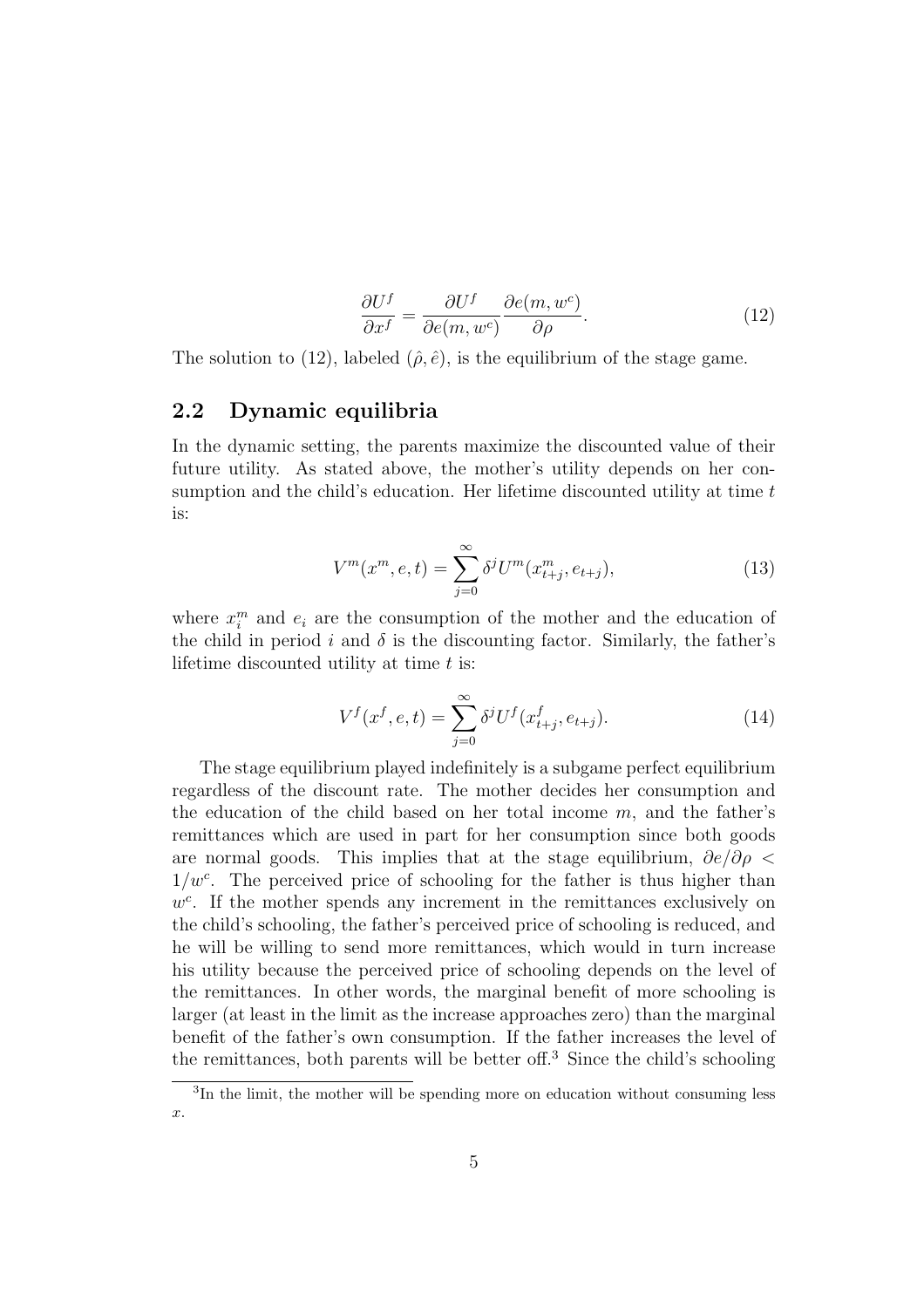is a public good between the two parents, it will be undersupplied in the noncooperative equilibrium. But a cooperative equilibrium with a higher payoff for both parents is feasible.

We can use the folk theorem (see Fudenberg and Tirole, 1991, among others) to find alternative equilibria. Any Pareto superior allocation can be implemented if the agents are sufficiently patient. Let the strategy of the father be to send the remittances  $\bar{\rho}$  defined below, where  $\bar{\rho} > \hat{\rho}$ . If the mother sends the child to school at least  $\bar{e}$ , then the father sends  $\bar{\rho}$  in the next period. Otherwise, the father sends the stage equilibrium remittances  $\hat{\rho}$ forever after. For this strategy to be part of a subgame perfect equilibrium, two conditions must be met. First, the father needs to be at least as well off with  $(\bar{\rho}, \bar{e})$  as he is with  $(\hat{\rho}, \hat{e})$ . That is:

$$
U^f(w^f - \hat{\rho}, \hat{e}) \le U^f(w^f - \bar{\rho}, \bar{e}).\tag{15}
$$

Second, the mother must be patient enough so that she doesn't want to deviate from the proposed equilibrium  $(\bar{\rho}, \bar{e})$ , which implies that:

$$
W^{m}(\bar{\rho}, \tilde{e}) + \sum_{j=1}^{\infty} \delta^{j} W^{m}(\hat{\rho}, \hat{e}) \le \sum_{j=0}^{\infty} \delta^{j} W^{m}(\bar{\rho}, \bar{e}), \qquad (16)
$$

where  $W^m(\rho, e) = U^m(w^m + \rho + (1 - e)w^e, e)$  and  $\tilde{e}$  maximizes the mother's stage utility when  $\rho = \bar{\rho}$ , i.e.  $\tilde{e} = e(m(\bar{\rho}), w^c)$ . Rearranging the terms we have:

$$
W^m(\bar{\rho}, \tilde{e}) - W^m(\bar{\rho}, \bar{e}) \le \sum_{j=1}^{\infty} \delta^j [W^m(\bar{\rho}, \bar{e}) - W^m(\hat{\rho}, \hat{e})]. \tag{17}
$$

This implies that the future gains from cooperation  $\left(\sum_{j=1}^{\infty} \delta^j [W^m(\bar{\rho}, \bar{e})] W^m(\hat{\rho}, \hat{e})$ ) must outweigh the present gains from deviating from the proposed equilibrium  $(W^m(\bar{\rho}, \tilde{e}) - W^m(\bar{\rho}, \bar{e}))$ . Note that as  $\bar{\rho} > \hat{\rho}, \bar{e} > \hat{e}$  and  $\tilde{e}$  maximizes  $W^m(\bar{\rho}, e)$ , both sides of (17) are positive. Any pair  $(\bar{\rho}, \bar{e})$  that satisfies equations (15) and (17) is a subgame perfect equilibrium given the strategies previously proposed. Note also that any of the proposed equilibria will have the characteristic that the marginal impact of an increase in the wage of the mother on schooling is smaller than the marginal impact of an increase in remittances.

When the mother decides to send the child to school full time  $(e = 1)$ , the remittances of the father will be lower as to make the price of schooling lower than  $w_c$ . That is, the father will send enough remittances so that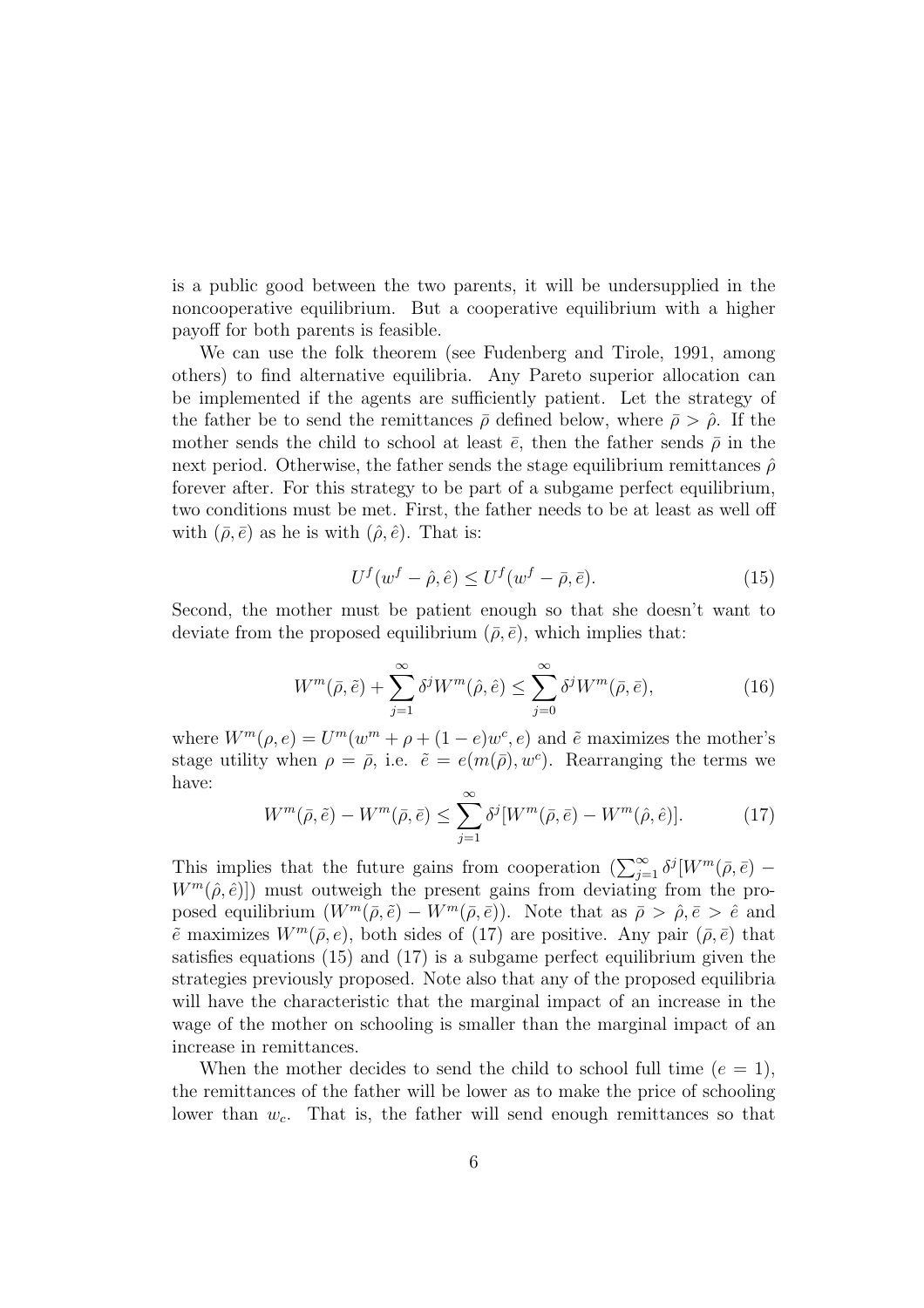$e(m, w_c) = 1$  and  $\partial e/\partial \rho > 1/w_c$ . The dynamic will be the stage equilibrium played forever.

#### 2.3 A simple example

As an example, let the preferences of both the mother and the father be represented by a Cobb-Douglass utility function:

$$
U^{m} = \alpha \ln(w^{m} + \rho + (1 - e)w^{c}) + \ln(e)
$$
 (18)

$$
U^f = \beta \ln(w^f - \rho) + \ln(e). \tag{19}
$$

The optimal allocation for the mother in the static game is given by:

$$
\hat{e}(\rho) = \frac{w^m + \rho + w^c}{w^c(1+\alpha)}\tag{20}
$$

in which case the father's optimal remittance is:

$$
\hat{\rho} = \frac{w^f - \beta(w^m + w^c)}{1 + \beta}.
$$
\n(21)

Equations (20) and (21) determine the stage equilibrium. From (20) and (21), we can see that an increase in the mother's wage reduces the father's remittances and, therefore, has a smaller impact on schooling that an increase in remittances. Only if remittances were held constant would the mother's wages and the father's remittances have the same impact on schooling (see  $(20)$ ).

The father's remittances are determined by his maximization's first order condition, whereby he equates the marginal rate of substitution to the ratio of the perceived prices for both goods:

$$
\frac{\partial U^f/\partial x^f}{\partial U^f/\partial e} = e'(\rho). \tag{22}
$$

Since the price of  $x^f$  is one, the perceived price of education is  $1/e'(\rho)$ . From (20),  $1/e'(\rho) = w^c(1+\alpha)$ , which is greater than the price for the mother  $(w^c)$ (as consumption for the mother is beneficial,  $\alpha > 0$ ).

In the dynamic game, the stage equilibrium can be implemented as an equilibrium at all stages regardless of the discount rate. But we can find a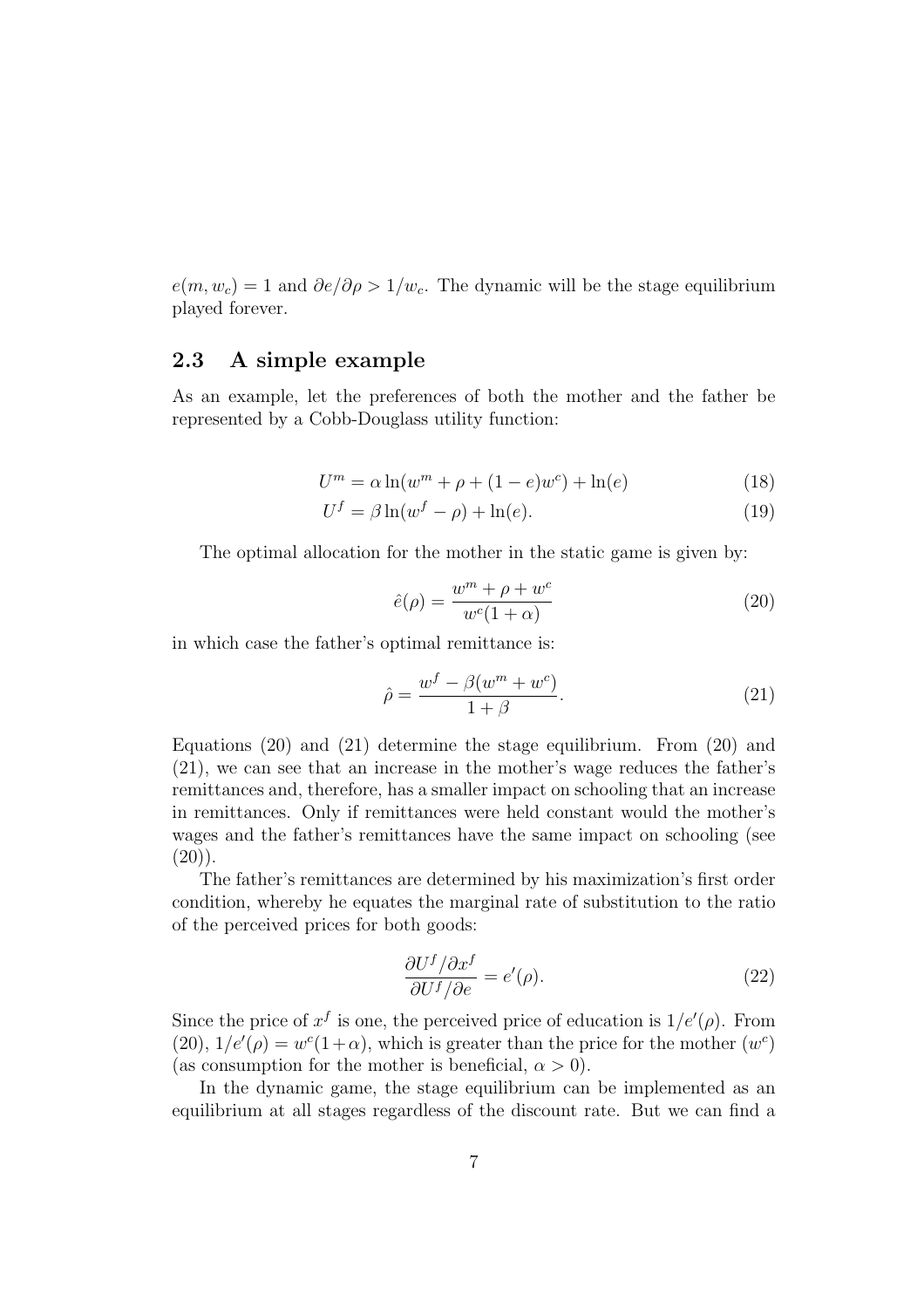Pareto superior allocation that can also be sustained as a subgame perfect equilibrium. To see this, let the father increase remittances by  $\epsilon > 0$  and let the mother spend the whole increase on schooling. This will improve the child's schooling by  $\epsilon/w^c$ , so that total schooling and remittances become:

$$
e(\rho) = \frac{w^m + \rho + w^c + \epsilon(1 + \alpha)}{w^c(1 + \alpha)}
$$
\n(23)

$$
\rho = \frac{w^f - \beta(w^m + w^c)}{1 + \beta} + \epsilon.
$$
\n(24)

From (20) and (22) we see that at the stage equilibrium,

$$
\frac{\partial U^f/\partial x^f}{\partial U^f/\partial e} = \frac{1}{w^c(1+\alpha)}.\tag{25}
$$

At least for a small  $\epsilon$ , the extra schooling resulting from the higher remittances increase the father's utility. This is because as the price of the extra schooling is lower, the marginal utility of schooling divided by its price is larger than the marginal utility of consumption. The mother is also better off, with more schooling and the same consumption, in which case we this is a Pareto superior allocation. Again, two conditions must be met for this new allocation to be a subgame perfect equilibrium. First,  $\epsilon$  can't be too large, for otherwise the marginal benefit from schooling would be outweighed by the marginal benefit of forgone consumption. Second, the mother must be sufficiently patient so as to allocate the entire increase in remittances to schooling; that is, (17) must be satisfied.

Note that if the child's education were not a public good, and if the father were able to spend on it freely (not through the mother), his demand for child schooling would be:

$$
e^n = \frac{w^f}{w^c(1+\beta)}.\tag{26}
$$

Spending on the child's schooling would be smaller in  $(21)$  than in  $(26)$ . Moreover, the proportion of  $w<sup>f</sup>$  spent for schooling in (26) is, for a given  $w<sup>c</sup>$ , constant, while in  $(21)$  it depends on the mother's wage,  $w^m$ .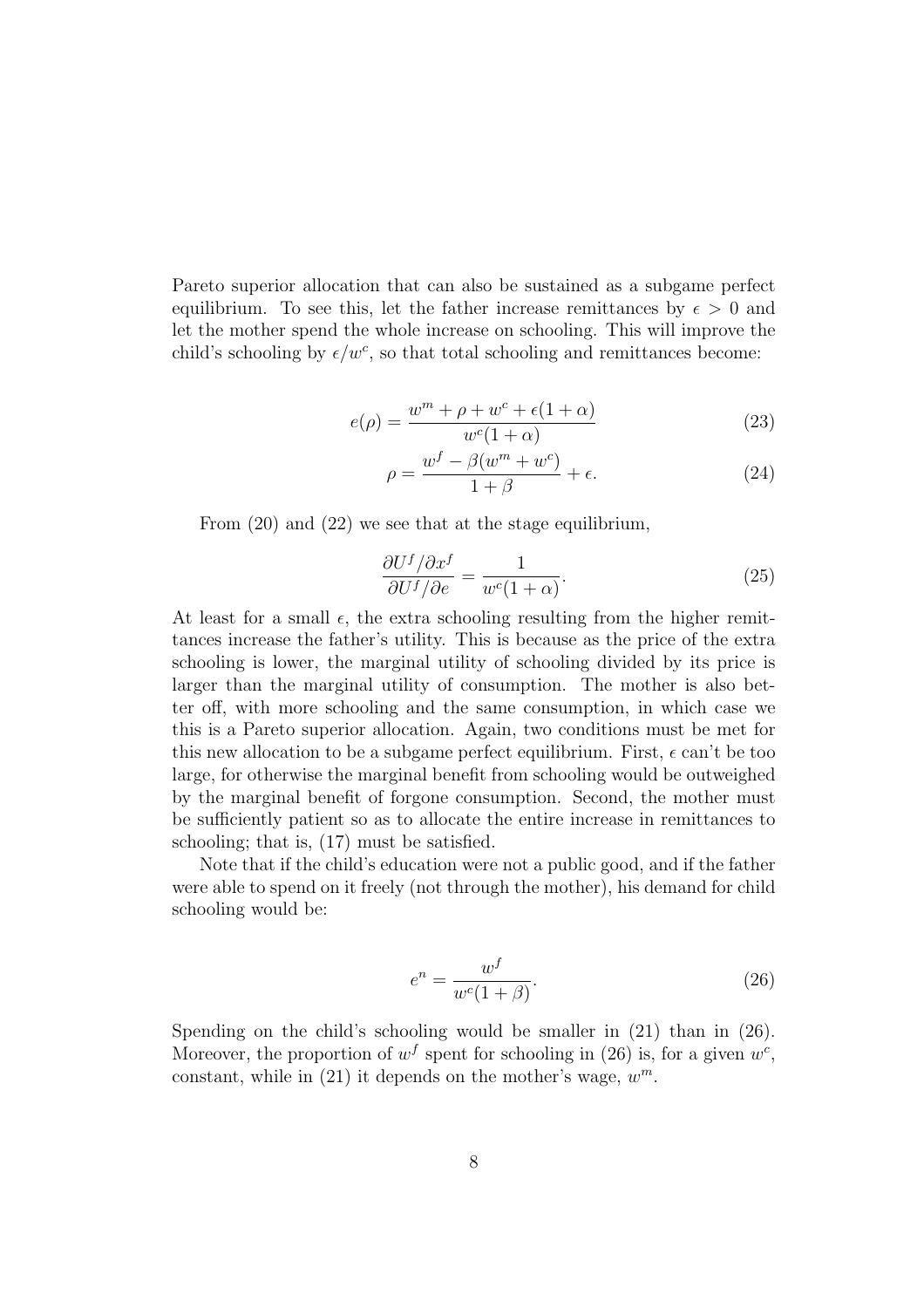### 3 Data and Estimation

The prediction of the above model is that the marginal impact of remittances sent by migrants on child schooling should be at least as large, and probably larger, than that of the wage income of the mother or more generally the family members that have remained at the place of origin. This prediction is tested in this section using data from the Republic of Congo in Central Africa. This is a relatively large country (342,200 squared kilometers) that derives much of its income from oil, but it has a population of less than 4 million people. While the GDP per capita of the country has decreased substantially in the 1990s in part due to repeated conflict, the country still has comparatively good social indicators as compared to its neighbors, with 94 percent of boys and 93 percent of girls between the ages of 6 and 14 enrolled in school in urban areas, and corresponding values for rural areas of 89 percent for boys and 84 percent for girls. We use the unit level data from the 2005 ECOM (Enquete sur les Conditions de Vie des Menages), a comprehensive and nationally representative survey. Our empirical strategy is straightforward: since we can distinguish income from remittances from other sources of income, we can assess the marginal impact on schooling of both (on average, the income from remittances represent one tenth of wage income, which is substantial).

Two comments must be made in terms of the correspondence between the theoretical model presented in the previous section and the empirical finding presented in this section. The first comment relates to the relationship between schooling and child labor. In the theoretical model, we assume that the time of the child is fully allocated to schooling and work. In reality, the child also has time for leisure, which is likely to be valued by the mother and the father in their respective utility functions. We did not consider leisure in the previous section because this would have complicated the model. Empirically, the implication of leisure is that an increase in income, whether from remittances or from other sources, may not have the same impact on schooling and on child labor. Specifically, as argued by Ravallion and Wodon (2000) in the context of the evaluation of a stipend program in Bangladesh, it is likely that an increase in income will have a larger impact on schooling than on child labor, because the parents may reduce the time allocated to leisure in order to send their children to work. In this section, we discuss only the impact of remittances on schooling because the data on child labor in the ECOM survey is very limited.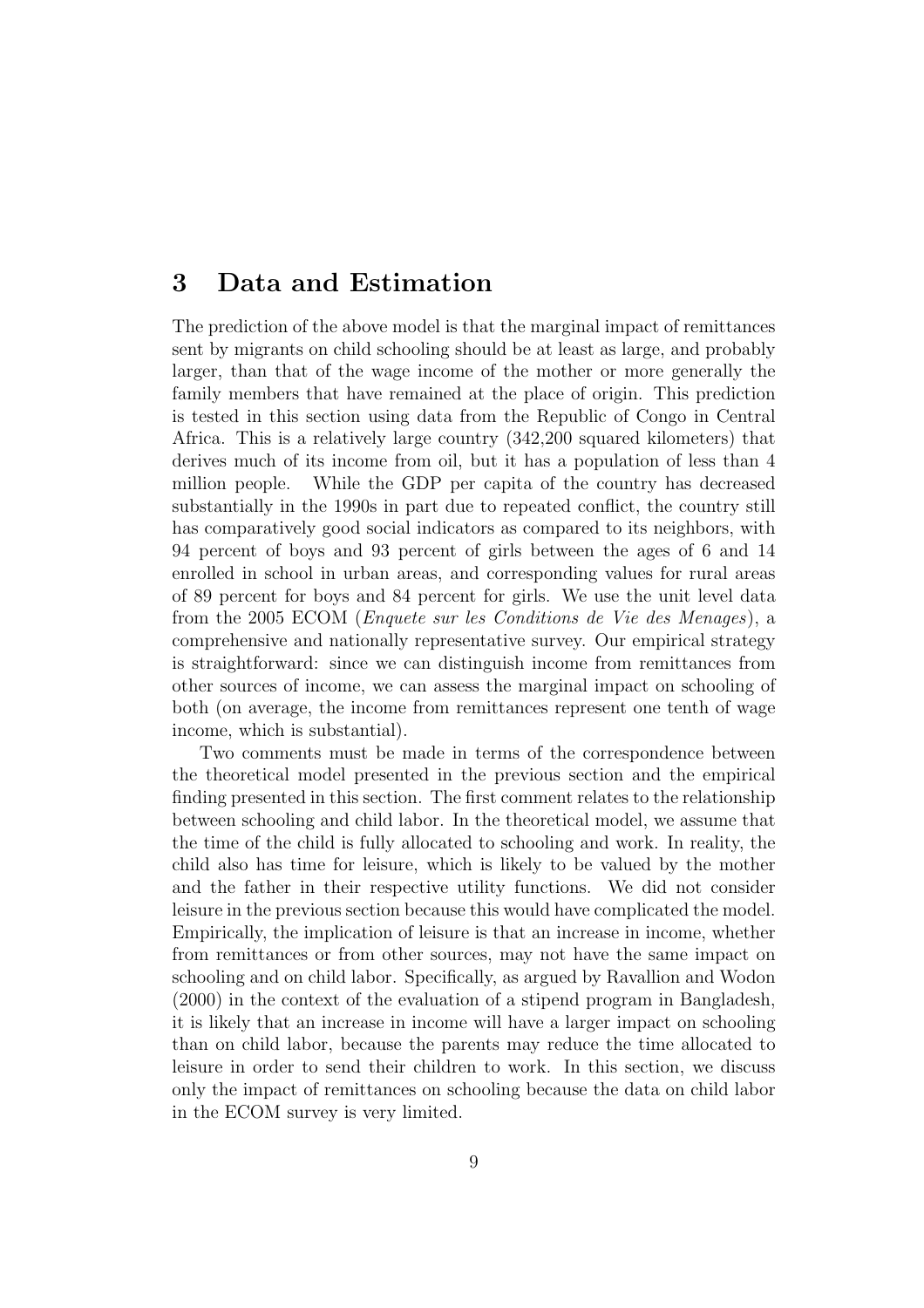The second comment relates to the fact that in the model, we assume an interior solution, which is reasonable since many children in Central Africa combine schooling and some form of work (wage labor or domestic work). Yet the surveys do not have information on the number of hours spent in school and the number of hours spent working. We only know whether the children are in school, and as mentioned earlier, the information on child labor is not very good in order to assess whether the child is working to any large extent (individuals above the age of 10 are asked whether they have worked for at least one hour over the last week). It is likely that parents will not report that the child is working if the number of hours spent at work is very low, even though the question is specified to try to capture low levels of work. The implication of these data limitations is that we cannot capture the marginal impact of remittances and other sources of income on small amounts of child labor, which is why we focus hereafter on the impact of schooling instead.

Given the data available to us, we estimate a simple probit model. The dependent variable is the school enrollment status of the child, and the sample includes all children between 6 and 14 years of age. The independent variables include (a) the geographic location of the household to which the child belongs (the capital city of Brazzaville, the other major city of Pointe Noire, other urban areas, semi-urban areas and rural areas) as well as the time it takes to reach the nearest primary and secondary school; (b) a number of child level variables, including his/her age, whether this is the oldest child or not, and whether the child is handicapped or not; (c) a larger number of household level variables, including whether the household head is a woman, the level of schooling of the head as well as that of the spouse (when there is one), the sector of activity of the head and his/her type of employment, the type of organization the head works for (public versus private or selfemployment), and the marital status of the head; (c) the land ownership of the household as well as the quintiles of consumption per capita to which the household belongs (as a general indicator of wealth); and (d) the wage income of the household and the amount of remittances received. The regression is applied to four separate samples: urban boys, urban girls, rural boys, and rural girls. Note that because other urban areas and semi-urban areas are much closer to rural areas in terms of characteristics, they are combined for the rural regression, with the urban regression focusing on the two major cities of Brazzaville and Pointe Noire.

Table 1 provides the results. In terms of geographic location, within urban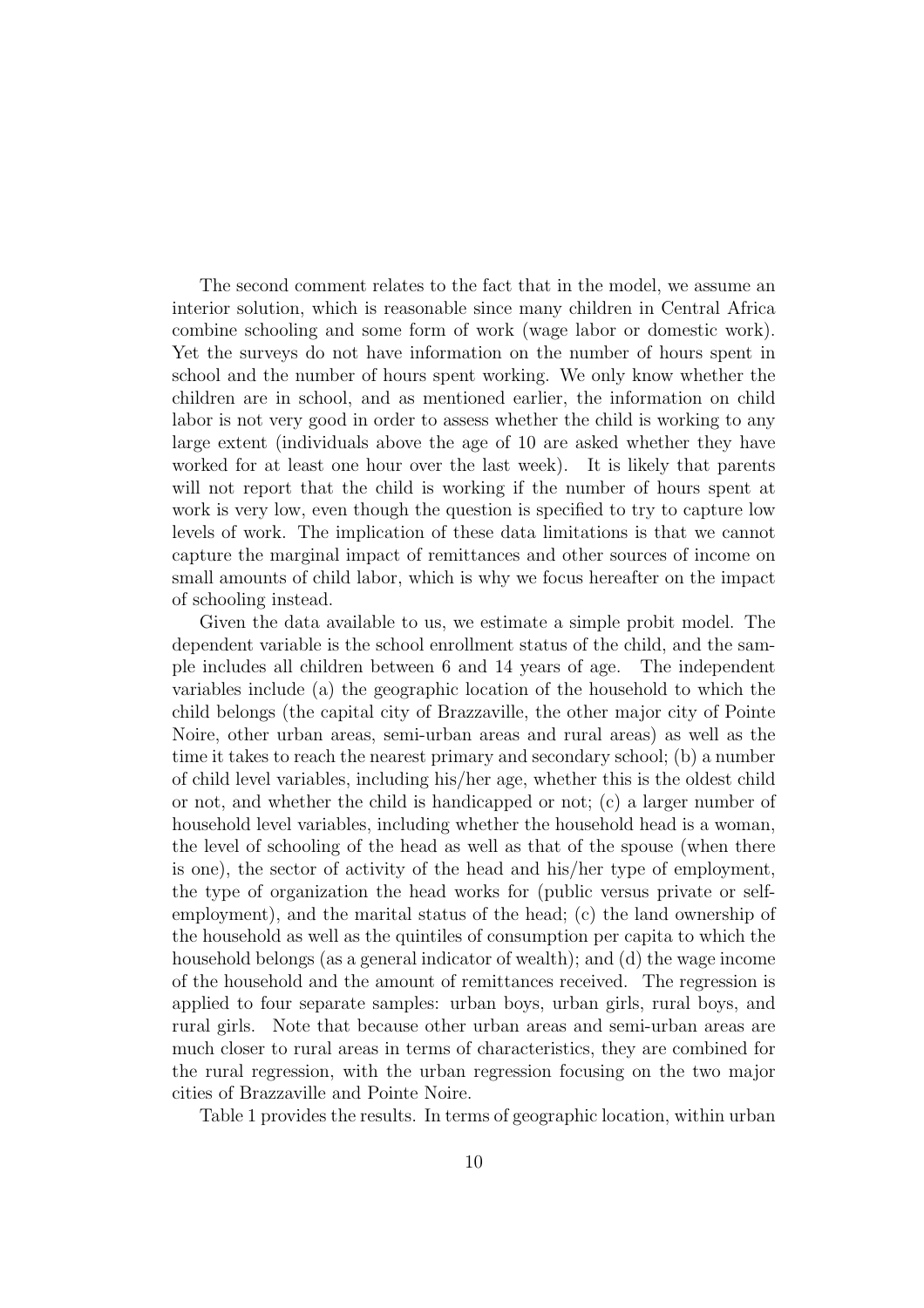areas girls in the capital city of Brazzaville are more likely to be enrolled than girls in Pointe Noire (lower probability of 2.6 points in Pointe Noire). Within the rural sample (which includes other urban areas and semi-urban areas), enrollment is actually lower in other urban areas than in rural areas, with a statistically significant impact for boys. Older children are less likely to go to school if they are girls living in rural areas. When the child is handicapped, the probability of going to school is drastically reduced in rural areas.

Having a female head boosts enrollment for girls in urban areas. The education of the head does not have a statistically significant impact in most cases, but it leads to higher enrollment for boys in urban areas. The education of the spouse (typically the mother) does have a larger impact, especially for girls in rural areas. In urban areas, the sector of employment of the head does not make much of a difference, but in rural areas, heads in the service sector as well as inactive/non-working heads (who tend to be richer, because they can afford to not be working) tend to send their children more to school. Similarly, the type of employment of the head and the type of employer do not seem to make a difference in urban areas, while the impact is sometimes statistically significant in rural areas. When the head is divorced, separated or widowed, this leads to a rather large reduction in the probability of boys to be enrolled in rural areas, presumably because most such households are female headed and need the boy to work. The time it takes to go to school typically has a limited impact, which is surprising. Land ownership and the rank of the child within the household do not affect in a statistically significant way school enrollment.

The quintile of per capita consumption to which the household belongs does affect the probability of school enrollment for urban girls, as well as in rural areas, with richer households more likely to send their children to school (the fact that the impact is not statistically significant for the richest quintile in rural areas is due to the small sample size of that group as very few rural households belong to the top quintile). We used the quintile level variables to minimize the endogeneity bias (even if the child is not in school because he/she is working, this is not likely to affect much the position of the household in terms of quintile, while it could potentially affect more the precise consumption level of the household). Finally, the main variables of interest are the wage income of the household and the remittances received. Controlling for other variables, the wage income of the household does not affect in a statistically significant way the probability of the child to go to school. But remittances do have an impact for girls in rural areas, which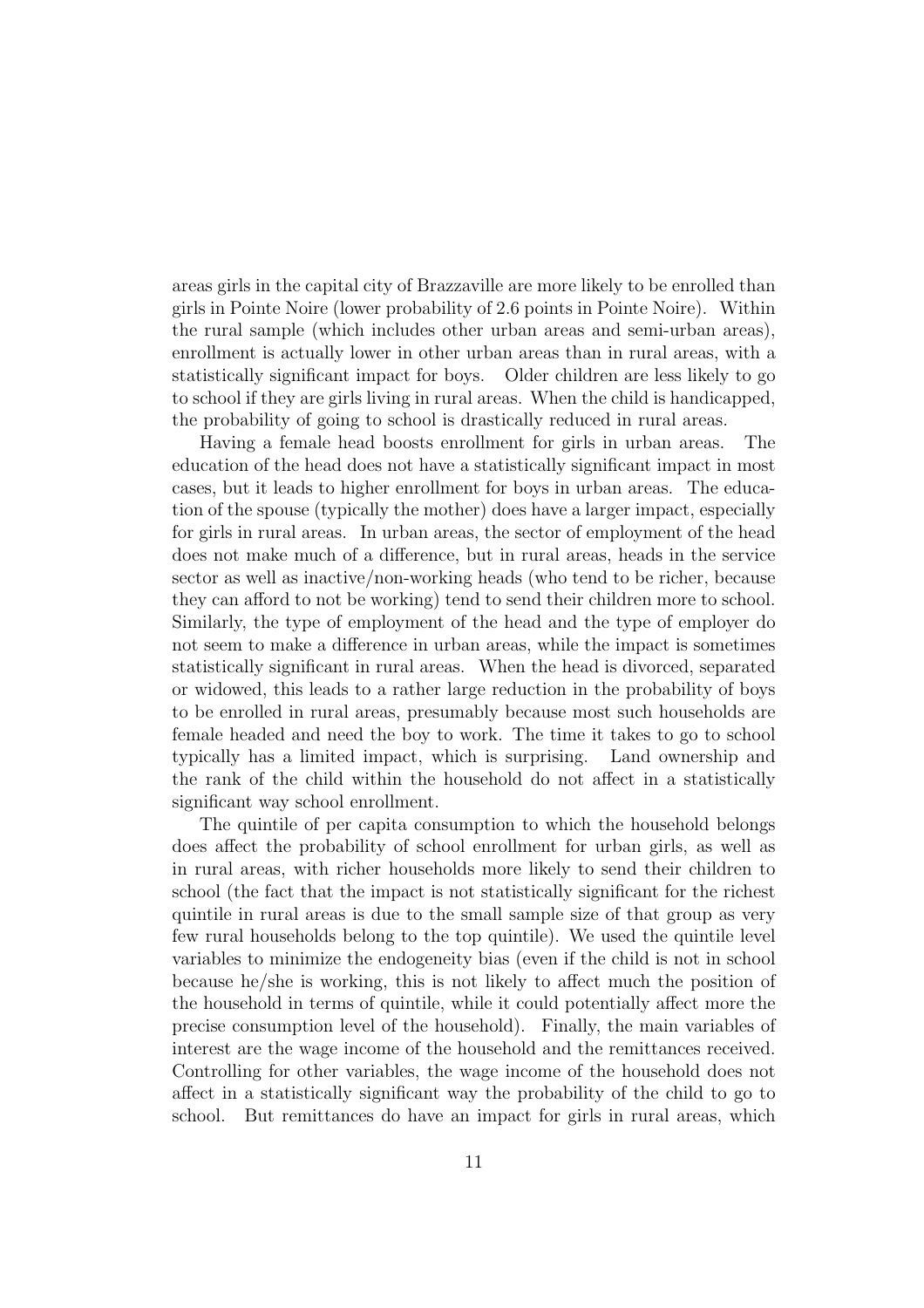suggests that the prediction of the model is verified for that specific group of children, which is also the group with the lowest overall rate of school enrollment, and thereby the group for which remittances can make a difference the most.

## 4 Conclusion

In this note, we have developed a Stackelberg-type model wherein the family members who remain at the place of origin decide to use remittances received from other family members who have migrated in order to invest in the education of their joint children. The model suggests that in a repeated game, the effect on school enrollment of an increase in the remittances received should be at least as large, if not larger than the effect of an increase in other sources of income. We have tested the implications of this model using data from the Republic of Congo. The prediction of the model that that the marginal impact of remittances on child schooling should be at least as large, and probably larger, than the marginal impact of wage income for family members at the place of origin was verified. For urban boys and girls and rural boys, both wages and remittances had no impact on schooling once other controls were introduced in the regression analysis. But for rural girls, the group with the lowest average rate of school enrollment, remittances had a statistically significant and positive impact on schooling, while wage income did not. Those results suggest that for the groups most at risk of not receiving a good education, remittances can make a substantial difference, thereby contributing to long-term improvements in standards of living and overall economic development.

# References

- [1] Del Boca, D. and C. J. Flinn, 1994, "Expenditure Decisions of Divorced Mothers and Income Composition", Journal of Human Resources, Vol. 29(3):742–761.
- [2] Del Boca, D. and C. J. Flinn, 1995, "Rationalizing Child-Support Decisions", American Economic Review, Vol. 85(5):1241–1262.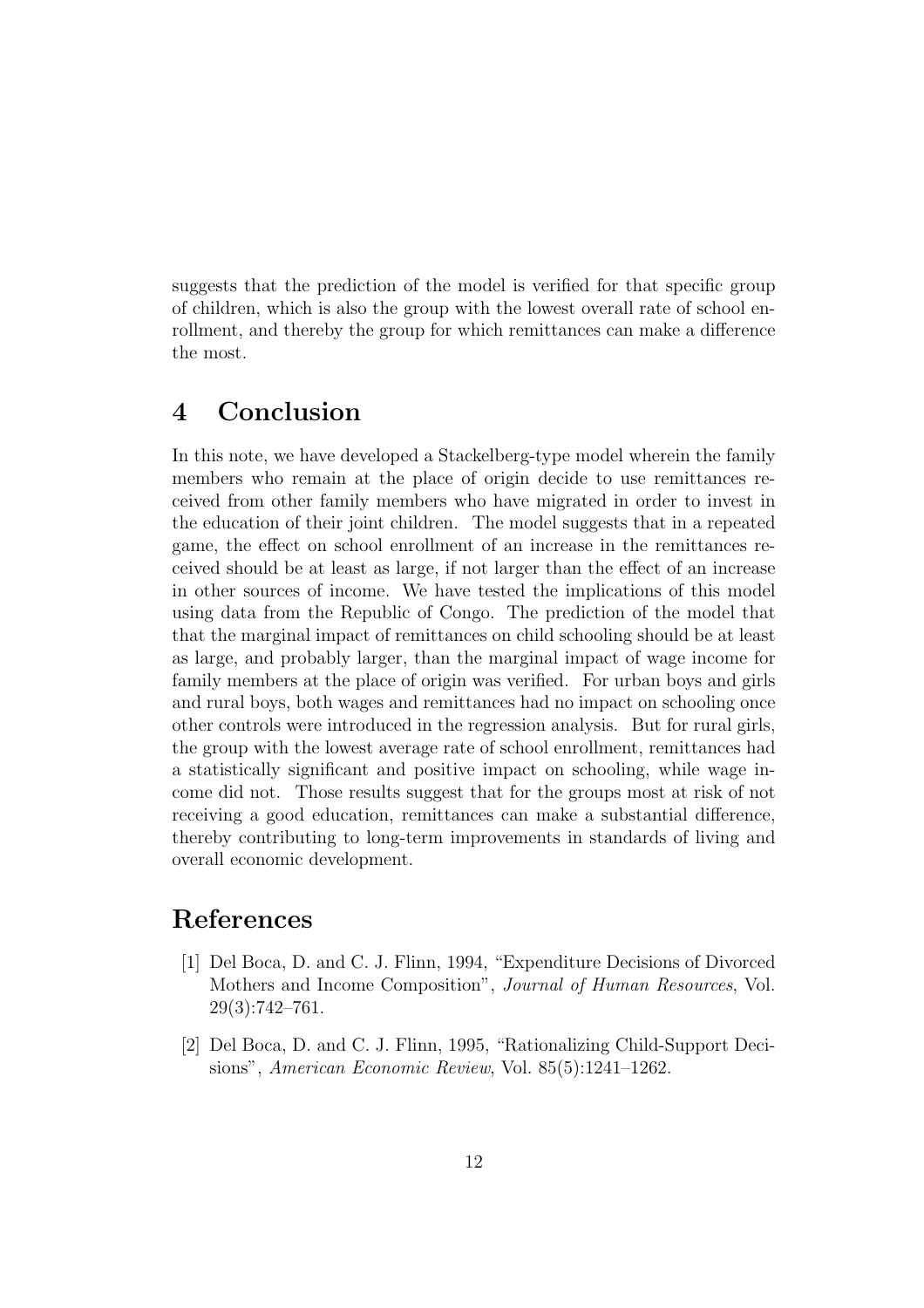- [3] Folbre, N., 1994, "Children as Public Goods", American Economic Review, Vol. 84(2):86–90.
- [4] Fudenberg, D. and J. Tirole, 1991, Game theory, MIT Press, London and Cambridge, MA, ch. 7:243–318.
- [5] Maimbo, S. and D. Ratha, editors, 2005, Remittances: Development Impact and Prospects, World Bank, Washington DC.
- [6] Neyman, A., 1999, "Cooperation on repeated games when the number of stages is not commonly known", Econometrica Vol. 67(1):45–64.
- [7] Ozden, C. and M. Schiff, editors, 2006, International Migration, Remittances and the Brain Drain, World Bank, Washington, DC.
- [8] Page, J., and S. Plaza, 2005, Migration, Remittances and Development: A Review of Global Evidence, mimeo, World Bank, Washington DC.
- [9] Ravallion M., and Q. Wodon, 2000, "Does Child Labor Displace Schooling? Evidence on Behavioral Responses to an Enrollment Subsidy", Economic Journal, Vol. 110: C158-175
- [10] Stark, O. and I. Falk, 1998, "Transfers, Empathy Formation, and Reverse Transfers", American Economic Review, Vol. 88(2):271–296.
- [11] World Bank, 2006, Global Economic Prospects 2006: Economic Implications of Remittances and Migration, World Bank, Washington, DC.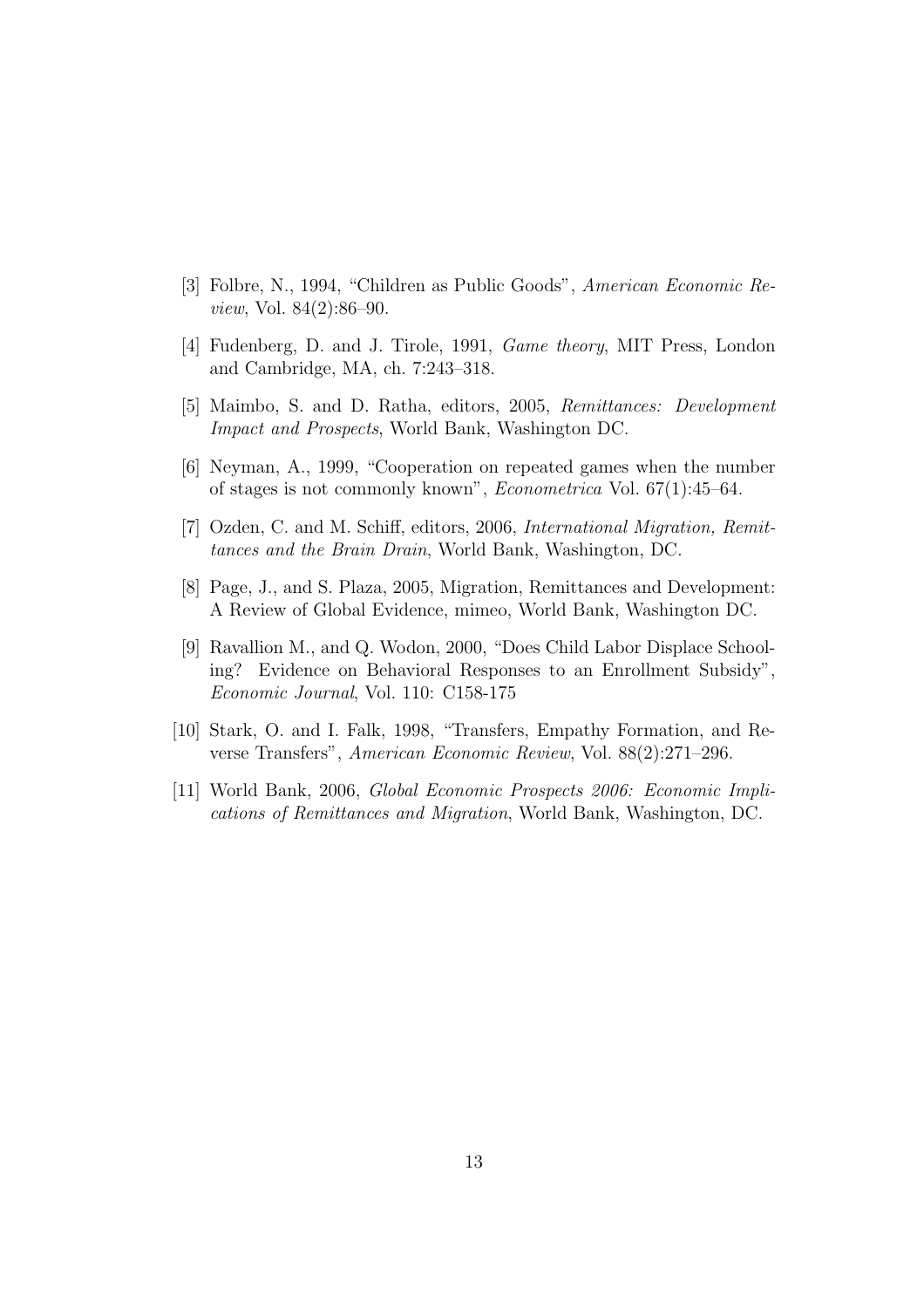| Table 1. determinants of school enforment in the Kepublic of Congo (age 0-14), 2005<br>Girls<br>Girls |                              |          |               |          |                              |         |               |         |  |  |  |
|-------------------------------------------------------------------------------------------------------|------------------------------|----------|---------------|----------|------------------------------|---------|---------------|---------|--|--|--|
|                                                                                                       | <b>Boys</b><br>Coef.<br>s.e. |          | Coef.<br>s.e. |          | <b>Boys</b><br>Coef.<br>s.e. |         | Coef.<br>s.e. |         |  |  |  |
| <b>Geographic location</b>                                                                            |                              |          |               |          |                              |         |               |         |  |  |  |
| Brazzaville                                                                                           | réf.                         |          | réf.          |          |                              |         |               |         |  |  |  |
| Pointe Noir                                                                                           | $-0.013$                     | (.0120)  | $-0.026**$    | (.0130)  |                              |         |               |         |  |  |  |
| Other urban areas                                                                                     |                              |          |               |          | $-0.071**$                   | (.0310) | $-0.017$      | (.0290) |  |  |  |
| Semi-urban areas                                                                                      |                              |          |               |          | $-0.036$                     | (.0280) | $-0.004$      | (.0270) |  |  |  |
| Rural areas                                                                                           |                              |          |               |          | réf.                         |         | réf.          |         |  |  |  |
| Age of the child                                                                                      |                              |          |               |          |                              |         |               |         |  |  |  |
| Age                                                                                                   | 0.075                        | (.0560)  | 0.01          | (.0600)  | 0.069                        | (.0790) | 0.124         | (.0820) |  |  |  |
| Age squared                                                                                           | $-0.003$                     | (.0020)  | $-0.001$      | (.0020)  | $-0.004$                     | (.0030) | $-0.006*$     | (.0030) |  |  |  |
| Gender of household head                                                                              |                              |          |               |          |                              |         |               |         |  |  |  |
| Male                                                                                                  | réf.                         |          | réf.          |          | réf.                         |         | réf.          |         |  |  |  |
| Female                                                                                                | 0.019                        | (.0140)  | $0.043***$    | (.0130)  | 0.031                        | (.0230) | $-0.003$      | (.0290) |  |  |  |
| <b>Education of head</b>                                                                              |                              |          |               |          |                              |         |               |         |  |  |  |
| None                                                                                                  | réf.                         |          | réf.          |          | réf.                         |         | réf.          |         |  |  |  |
| Primary                                                                                               | 0.017                        | (.0120)  | 0.006         | (.0180)  | $0.038*$                     | (.0200) | $-0.001$      | (.0230) |  |  |  |
| Secondary                                                                                             | $0.048**$                    | (.0230)  | 0.015         | (.0190)  | 0.033                        | (.0220) | 0.031         | (.0220) |  |  |  |
| Superior                                                                                              | $0.047**$                    | (.0230)  | 0.017         | (.0200)  | 0.035                        | (.0290) | 0.019         | (.0320) |  |  |  |
| <b>Education of spouse</b>                                                                            |                              |          |               |          |                              |         |               |         |  |  |  |
| None                                                                                                  | réf.                         |          | réf.          |          | réf.                         |         | réf.          |         |  |  |  |
| Primary                                                                                               | $0.024**$                    | (.0120)  | 0.002         | (.0160)  | 0.004                        | (.0250) | $0.071***$    | (.0160) |  |  |  |
| Secondary                                                                                             | 0.022                        | (.0160)  | 0.009         | (.0150)  | $0.042*$                     | (.0220) | $0.100***$    | (.0190) |  |  |  |
| Superior                                                                                              | $0.029**$                    | (.0150)  | $0.030***$    | (.0110)  | 0.049                        | (.0320) | $0.063***$    | (.0240) |  |  |  |
| Sector of employment of head                                                                          |                              |          |               |          |                              |         |               |         |  |  |  |
| Agriculture                                                                                           | réf.                         |          | réf.          |          | réf.                         |         | réf.          |         |  |  |  |
| Industry                                                                                              | 0.015                        | (.0170)  | 0.022         | (.0130)  | 0.02                         | (.0210) | 0.005         | (.0230) |  |  |  |
| Service                                                                                               | 0.009                        | (.0240)  | 0.032         | (.0290)  | $0.041*$                     | (.0230) | $0.066***$    | (.0240) |  |  |  |
| Not working/unemployed                                                                                | 0.012                        | (.0190)  | 0.023         | (.0160)  | $0.054***$                   | (.0190) | $0.048**$     | (.0220) |  |  |  |
| Type of employment of head                                                                            |                              |          |               |          |                              |         |               |         |  |  |  |
| Employer or management                                                                                | $-0.023$                     | (.0420)  | 0.008         | (.0240)  | $0.089***$                   | (.0330) | $-0.08$       | (.1020) |  |  |  |
| Employee/laborer                                                                                      | $-0.06$                      | (.0520)  | 0.014         | (.0160)  | $0.064**$                    | (.0320) | $-0.101$      | (.0990) |  |  |  |
| Self-employed                                                                                         | réf.                         |          | réf.          |          | réf.                         |         | réf.          |         |  |  |  |
| Type of employer of head                                                                              |                              |          |               |          |                              |         |               |         |  |  |  |
| Public sector                                                                                         | 0.018                        | (.0220)  | 0.006         | (.0250)  | $-0.047$                     | (.0790) | 0.054         | (.0520) |  |  |  |
| Private firm                                                                                          | 0.025                        | (.0170)  | $-0.034$      | (.0330)  | $-0.113$                     | (.0960) | $0.068**$     | (.0310) |  |  |  |
| Self-employed                                                                                         | réf.                         |          | réf.          |          | réf.                         |         | réf.          |         |  |  |  |
| <b>Marital status of head</b>                                                                         |                              |          |               |          |                              |         |               |         |  |  |  |
| Never married                                                                                         | 0.009                        |          | 0.01          | (.0380)  | $-0.023$                     | (.0980) | 0.031         | (.0840) |  |  |  |
| Married                                                                                               | réf.                         | (.0130)  | réf.          | (.0140)  | réf.                         | (.0280) | réf.          | (.0240) |  |  |  |
| Other (widowed, divorced)                                                                             |                              |          | $-0.007$      |          | $-0.229**$                   |         | $-0.075$      |         |  |  |  |
| Time to closest school                                                                                |                              |          |               |          |                              |         |               |         |  |  |  |
| Primary                                                                                               | $-1.085$                     | (.7780)  | $-0.74$       | (.5770)  | 0.038                        | (.3840) | $-0.406$      | (.5670) |  |  |  |
| Secondary                                                                                             | 1.090*                       | (.0080)  | $1.018*$      | (.0020)  | $-0.016$                     | (.0010) | $-0.031$      | (.0020) |  |  |  |
| Primary, squared                                                                                      | 0.003                        | (.5910)  | 0.001         | (.5450)  | 0.000                        | (.1030) | 0.002         | (.1230) |  |  |  |
| Secondary, squared                                                                                    | $-0.008*$                    | (.0040)  | $-0.007**$    | (.0030)  | 0.000                        | (.0000) | 0.000         | (.0000) |  |  |  |
| <b>Land ownership</b>                                                                                 |                              |          |               |          |                              |         |               |         |  |  |  |
| Hectares owned                                                                                        | 0.015                        | (.2180)  | $-0.105$      | (.0980)  | $-0.028$                     | (.0470) | 0.035         | (.0580) |  |  |  |
| Hectares owned, squared                                                                               | 0.853                        | (4.0940) | $-0.765$      | (1.6240) | 0.07                         | (.3960) | 0.326         | (.8180) |  |  |  |
| Rank of child                                                                                         |                              |          |               |          |                              |         |               |         |  |  |  |
| First child                                                                                           | réf.                         |          | réf.          |          | réf.                         |         | réf.          |         |  |  |  |
| Second/more                                                                                           | $-0.038$                     | (.0580)  | $-0.136$      | (.1100)  | $-0.016$                     | (.0400) | $-0.084$      | (.0530) |  |  |  |
| <b>Quintile of consumption</b>                                                                        |                              |          |               |          |                              |         |               |         |  |  |  |
| Poorest quintile                                                                                      | réf.                         |          | réf.          |          | réf.                         |         | réf.          |         |  |  |  |
| $2nd$ quintile                                                                                        | $-0.005$                     | (.0160)  | $0.019*$      | (.0110)  | 0.029                        | (.0190) | $-0.005$      | (.0210) |  |  |  |

#### **Table 1: determinants of school enrollment in the Republic of Congo (age 6-14), 2005**